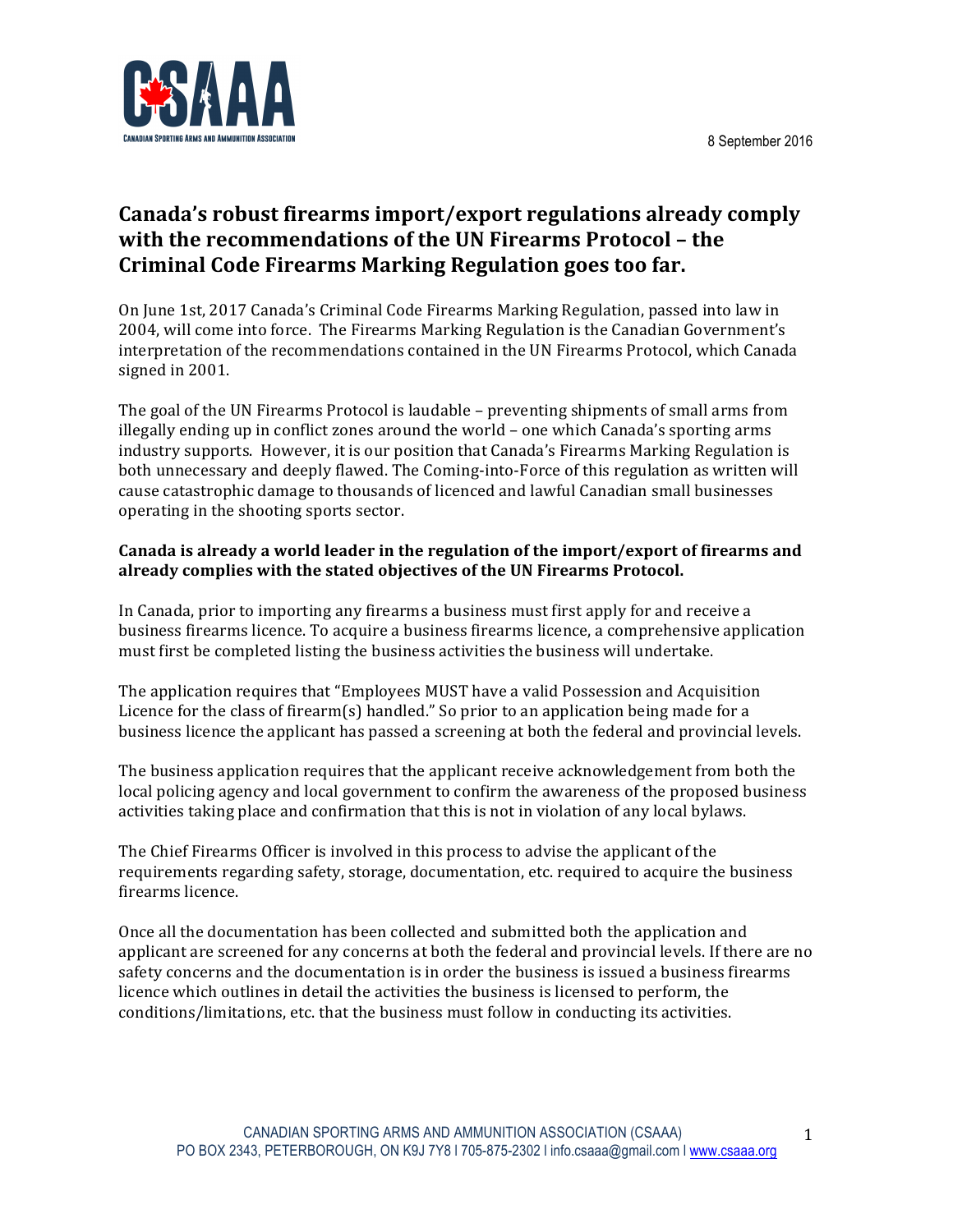

Now that a business is in possession of a business firearms licence if they wish to directly import firearms they must apply for and receive an International Import Certificate (IIC).

On the application for this IIC they will provide information such as classification of firearm or controlled good they wish to import (non-restricted, restricted, etc.), quantity, manufacture, model, caliber (in the case of a firearm), etc.

The IIC application must include a Firearms Reference Table (FRT) number for the products. The Royal Canadian Mounted Police Canadian Firearms Program-Firearms Investigative and Enforcement Services Directorate issues FRT numbers once a firearm has been reviewed and classified. The government of Canada has spent millions of dollars developing the FRT and it is proudly held up by the R.C.M.P. as being the most advanced and comprehensive firearms identification tool in the world today.

If this falls within the parameters of the businesses licence and the government "approves" of the product the application has been submitted for, the applicant will receive an IIC, which is based on the product/quantities being requested with a timeline within which the goods must be imported.

The IIC can now be supplied to the manufacturer/distributor of the product the applicant would like to import.

Normally in conjunction with the International Import Certificate, the business will provide a DSP83 Form to the manufacturer/distributor of the products they would like to import. This form is issued by and must be submitted to the US Directorate of Defense Trade Controls division of the Political-Military Affairs Bureau of the US Department of State to ensure that "foreign consignees and foreign end-users in defense trade will not re-export, resell or otherwise dispose of significant military exports outside of an approved foreign country. On the DSP83 the Canadian importer will provide the information once again of the product they wish to import along with the importer information and state an "end user" of the products. Depending on the classification of the product being imported and the stated "end user" multiple signatures may be required other than the businesses representative.

The manufacturer/distributor must in most cases now make application to the government of the manufacturer/distributor country to acquire an export permit which advises their government that they will be shipping goods to another country and that the receiving country is aware of the importation of these goods by providing the IIC and DSP83 which was supplied. In some cases, depending on the value of the IIC, the exporter must go before a federal body for consent prior to the export permits being approved. This is to ensure control on the product being exported and prevent "stockpiling" and "trafficking" of firearms and controlled goods.

The home government of the manufacturer/distributor at this point reviews the licensing of the applicant for the export permit, the licensing of the business listed on the import permit, the goods being exported, quantities being exported, the stated end user, country, etc. to ensure that all documentation and parties involved do not cause any concerns. In some cases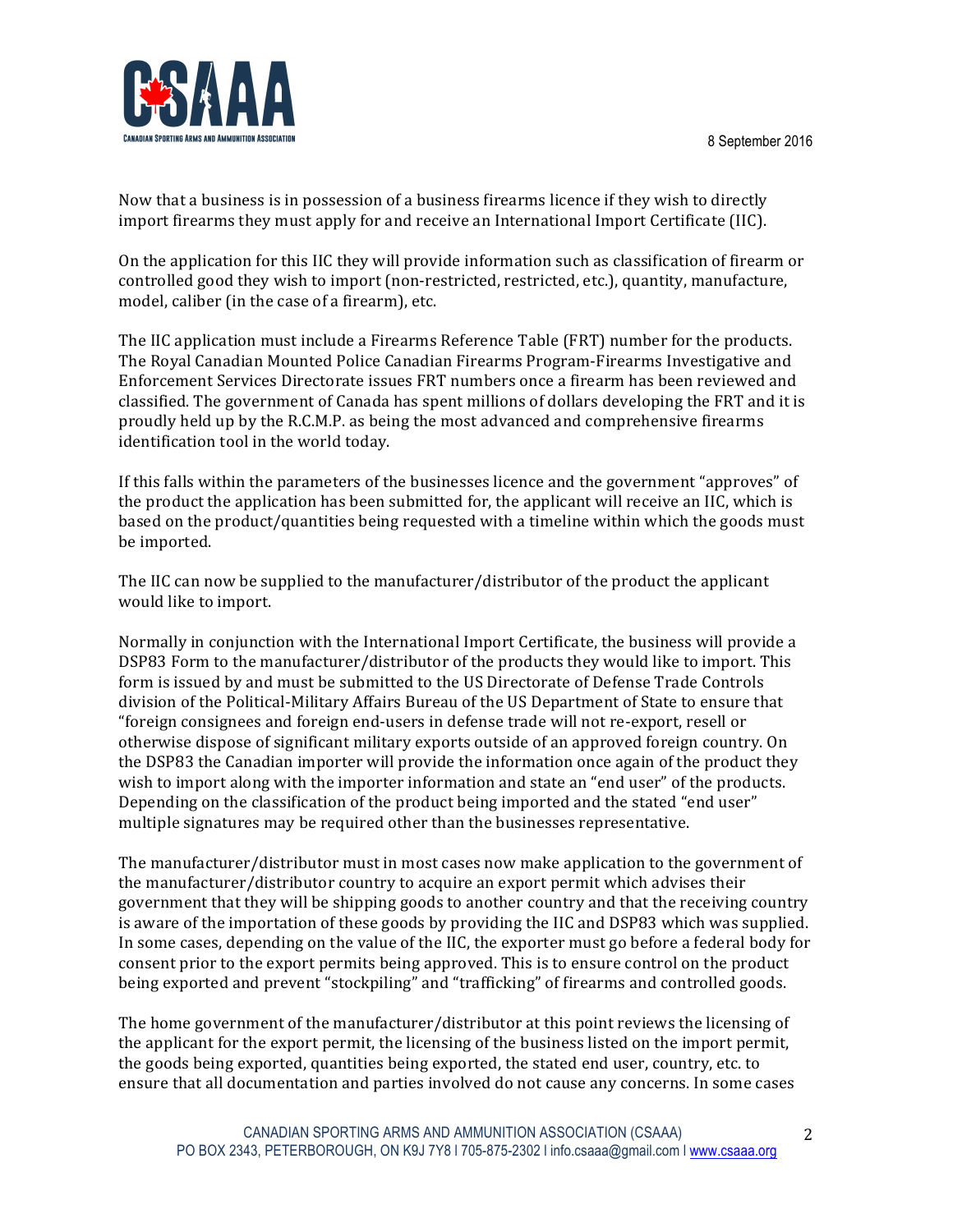

8 September 2016 the government of the manufacturer/distributor has placed provisos on the export permit limiting in some cases the end user that these products can be sold to.

If successful in acquiring the export permit the manufacturer/distributor will now produce and ship the product to the applicant of the import permit or their named importer. The manufacturer/distributor will provide shipping documents, which identify the products being shipped and typically include the manufacturer, model, serial number, quantity, etc.

This documentation is now provided to a carrier, which is licensed to transport the classification of products being ordered.

The carrier must now make arrangements to have the products enter Canada and ensures that with Canada Customs all documentation (IIC, Export permit, Business Licence, etc.) match the product being imported into Canada.

Canada Customs at this time has opportunity to inspect all products to ensure their legality, markings, etc. to ensure compliance with all Canadian Laws. If all documentation is acceptable and the product is compliant with all Canadian Laws the product is released to the business. The classification of the products, end user, etc. will at this time dictate the recording, transfer, etc. of the products that have been imported.

In most cases the import of this product is restricted for use and resale in Canada only. If the importer wishes to sell the imported products outside of Canada it is normally required that they apply to the Canadian Government for an export permit and in some cases, the original country of manufacture requires a re-export permit. Any firearms product manufactured in the United States for example (about 70% of the firearms imported into Canada), are not allowed to be re-exported out of Canada without permission from U.S. Homeland Security. This allows both Canada and the Country of manufacture to be aware of any re-exporting of imported product tracking the "end user" and classification of goods being sold. As a result, no Canadian importers are re-exporting firearms out of Canada; it's simply too difficult and not profitable. 

Most businesses involved in importing firearms also employ a verifier. This individual has completed a course approved by the federal government and are trained in the ability to identify a firearm utilizing the government's Firearms Reference Table. The Verifier also checks that each firearm received matches the IIC and complies with all Canadian regulations.

As shown above the licensing and permitting that is currently in place, ensures all individuals in the transaction are vetted by the government, the firearms are uniquely identifiable, and the government has controlled this process at each step.

We currently have laws in place that address, among other things, unauthorized importing and exporting, trafficking, assembling, tampering with serial numbers. These laws can be viewed by visiting the link below:

http://laws-lois.justice.gc.ca/eng/acts/C-46/page-19.html#h-37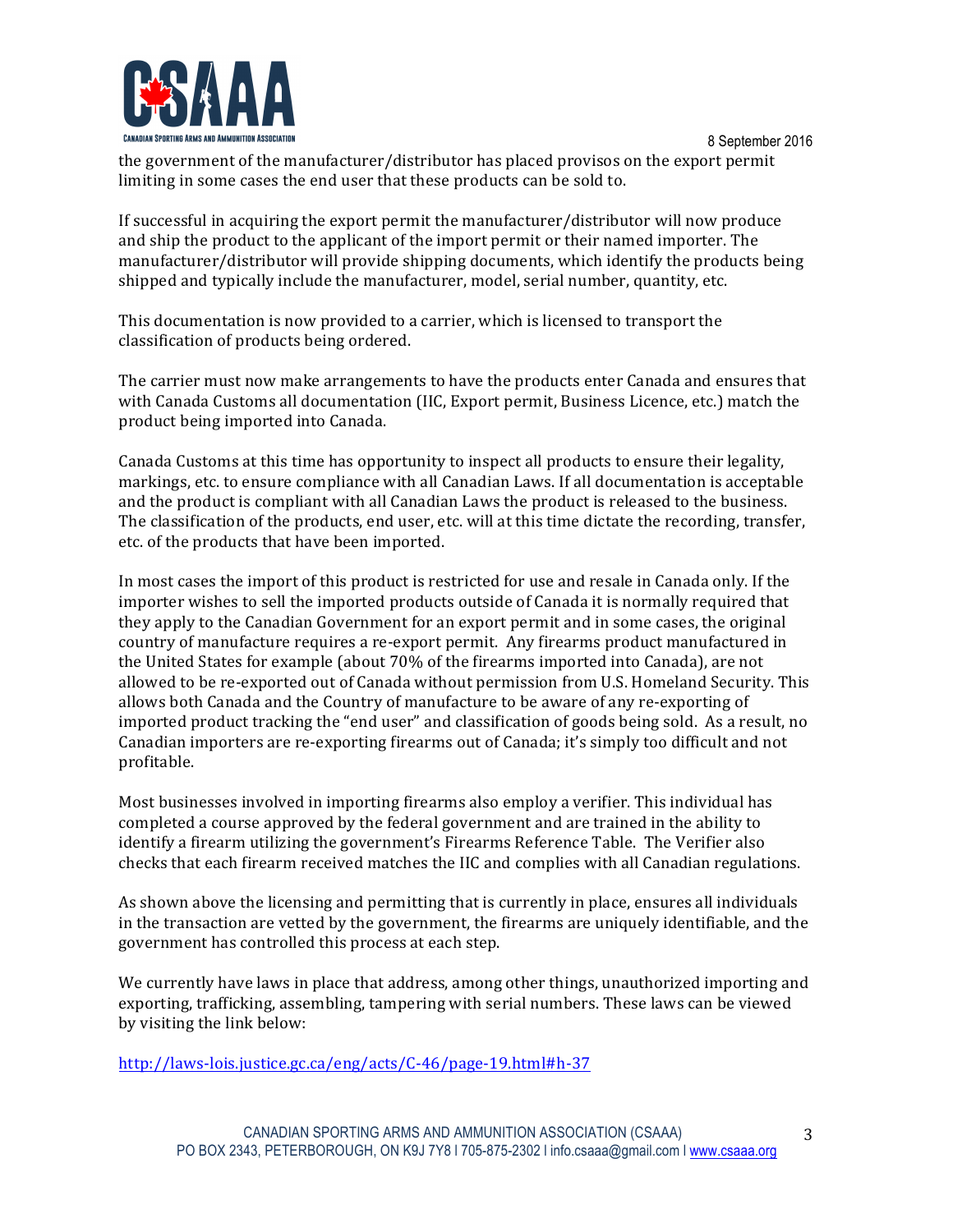8 September 2016



**What the UN Firearms Protocol Recommends vs. what the Canadian Firearms Marking Regulation requires.**

> **United Nations: 8 June 2001 - 55/255. Protocol**  against the Illicit Manufacturing of and Trafficking in **Firearms, Their Parts and Components and Ammunition, supplementing the United Nations Convention against Transnational Organized Crime** Article 8 -Marking of firearms 1. For the purpose of identifying and tracing each firearm, States Parties shall: (a) At the time of manufacture of each firearm, either require unique marking providing the name of the manufacturer, the country or place of manufacture and the serial number, or maintain any alternative unique user-friendly marking with simple geometric symbols in combination with a numeric and/or alphanumeric code, permitting ready identification by all States of the country of manufacture: (b) Require appropriate simple marking on each imported firearm, permitting identification of the country of import and, where possible, the year of import and enabling the competent authorities of that country to trace the firearm, and a unique marking, if the firearm does not bear such a marking. The requirements of this subparagraph need not be applied to temporary imports of firearms for verifiable lawful purposes;

(c) Ensure, at the time of transfer of a firearm from government stocks to permanent civilian use, the appropriate unique marking permitting identification by all States Parties of the transferring country.

In 2001 the United Nations Convention against Transnational Organized Crime adopted the text above as a section of the Firearms Protocol.

In section  $1(a)$  it demands a marking that permits identification of the manufacturer, country of manufacture and a serial number. Note that there is no specification as to the type of marking.

In section  $1(b)$  it specifies a marking that permits identification of the country of import and if possible, the year of import. It also requires a unique marking.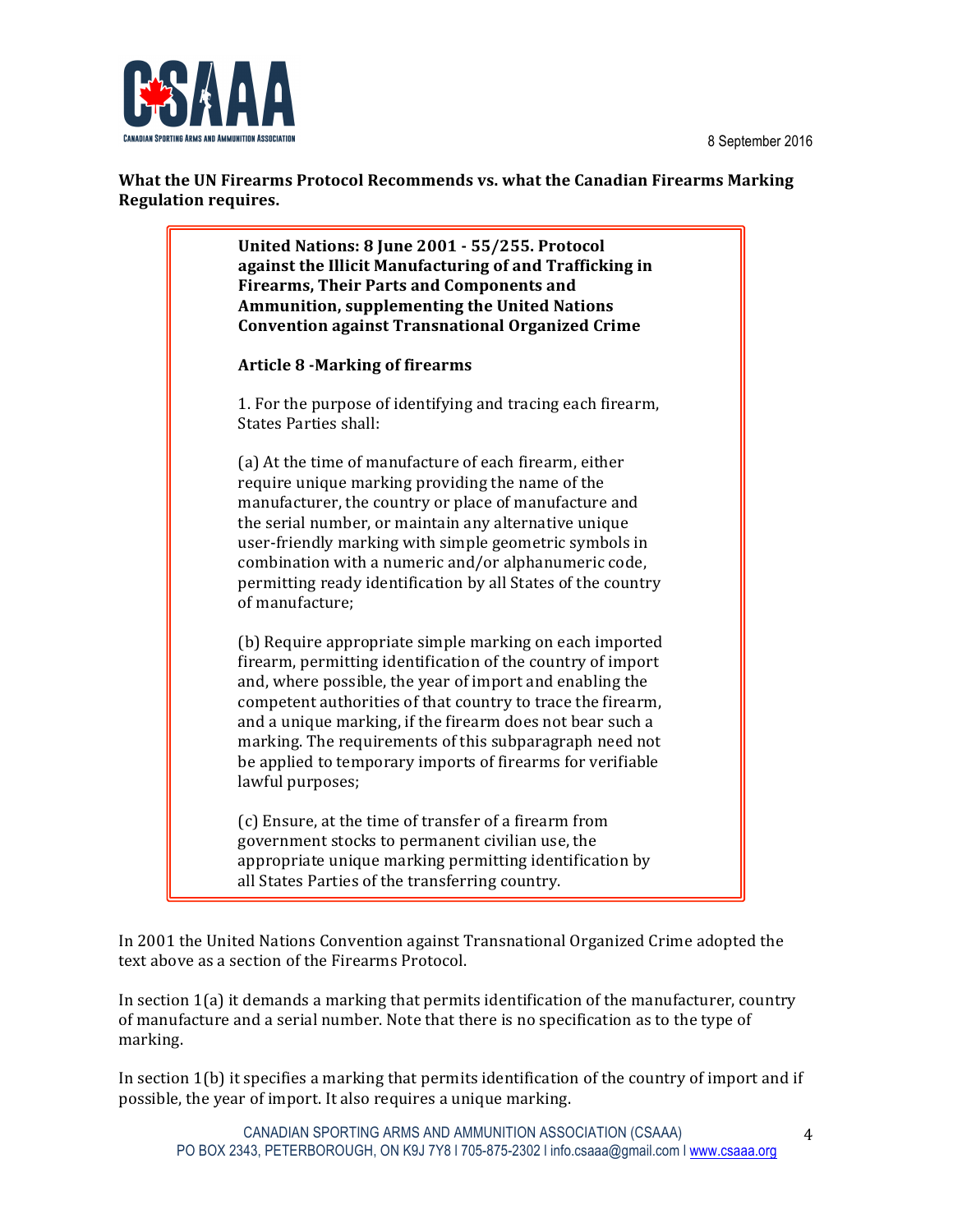

To address these sections, we find that virtually all modern firearms, imported into Canada, already comply with these information requirements.

On virtually all commercial firearms imported into Canada the "Make" of the firearm is marked on the gun. Note that the "Make" permits identification of the "Manufacturer" and "Country of Manufacture" i.e., a firearm marked with the "Make" of Browning could easily be identified as being manufactured by Miroku of Japan.

Virtually all firearms currently imported into Canada have a serial number unique to that make and model of firearm. Records kept by commercial manufacturers of firearms are so detailed they can provide specific information as to what country the guns were shipped to, when they were shipped, when they were released by CBSA and who received them. All this information is contained by the serial number and the tremendous tracing and inventory systems currently in use. 

It must also be noted that the government of Canada has spent millions of dollars developing the Firearms Reference Tables (FRT.) The FRT is proudly held up by its creators, the RCMP, as being the most advanced and comprehensive firearms identification tool in the world today.

To summarize, Canada and its licenced and lawful firearms industry, already fully comply with the demands being made by the United Nations Firearms Protocol.

On December 23rd, 2004, the Government of Canada introduced the new regulations on Firearms Marking. By their own admission, they were intended to comply with the **United** *Nations Protocol against the Illicit Manufacturing of and Trafficking in Firearms, Their* **Parts and Components and Ammunition, supplementing the United Nations Convention** *against Transnational Organized Crime and the Inter- American Convention Against the Illicit Manufacturing of and Trafficking in Firearms, Ammunition, Explosives, and Other Related Materials.* 

This law, postponed for 11 consecutive years by three consecutive governments, will come into force **June 1, 2017** and its effect on the Canadian firearms industry could be disastrous. This program will require ALL imported guns to be marked with the name of the manufacturer, and the country and year of importation. Canada's marking regulations (**passed into law** but not yet in force) are the following:

The above appears in Canada's Marking Regulations. The intention of the Canadian Regulations is to put "CA- 15" and the name of the "manufacturer" on the frame or receiver of all newly imported guns. It doesn't sound like much, but in truth, its impact on Canadian industry is somewhat different and considerably darker than what appears by a simple reading of the above text. It may spell the end for much of Canada's legitimate gun industry.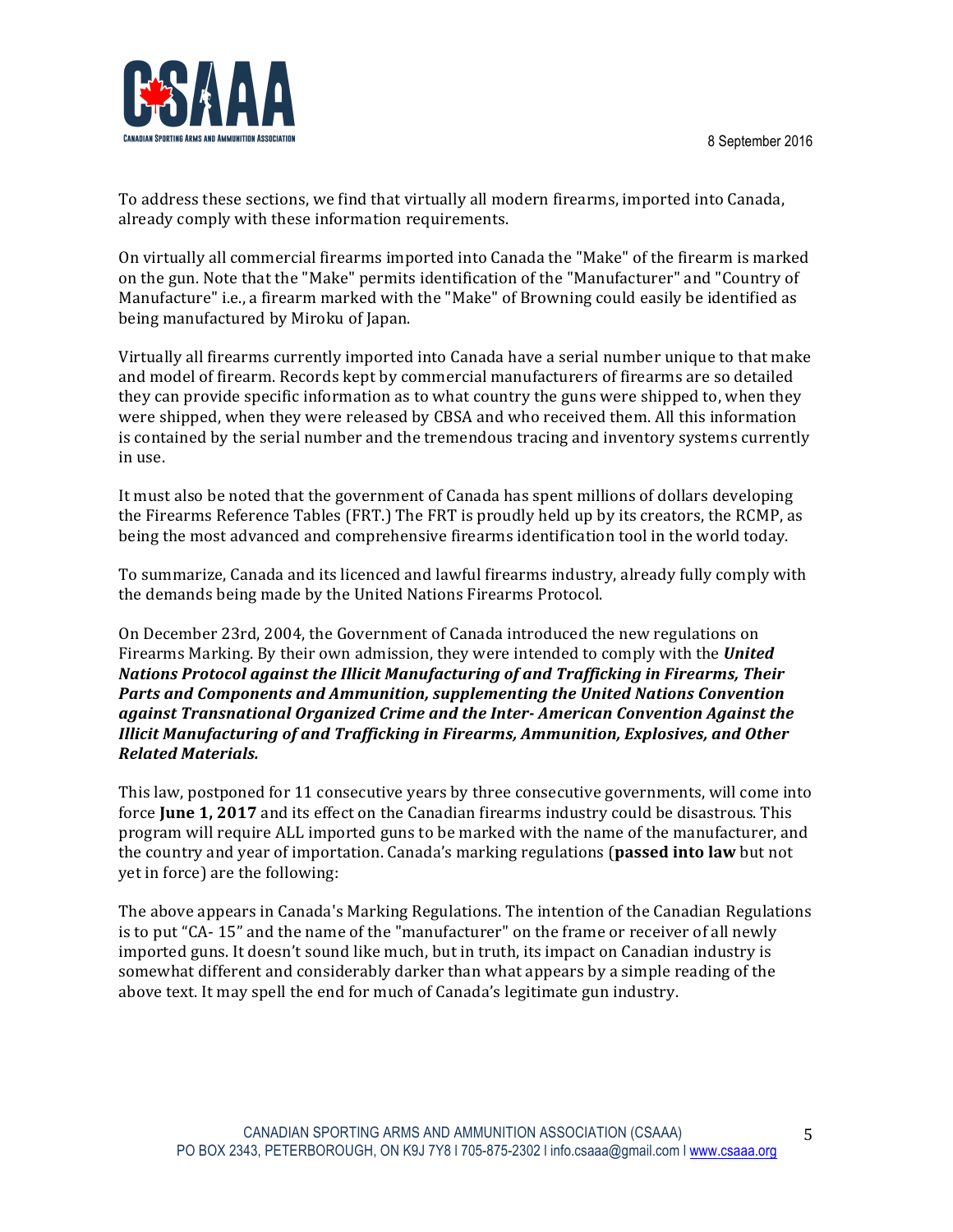

#### **MARKING OF IMPORTED FIREARMS (Bill C-10A Regulations)**

**3.** (1) Every individual, business or public service agency that imports a firearm shall ensure that the **firearm is marked in accordance with section 4** before the 60th day after its release as defined in subsection 2(1) of the Customs Act or before transferring the firearm, whichever occurs first.

(2) Subsection (1) does not apply to (a) a firearm imported by an individual under section  $35$  or  $35.1$  of the Act; (b) a specially imported firearm; (c) a protected firearm; (d) a firearm that was initially exported from Canada by an individual or business if the individual or business retained ownership of the firearm while the firearm was outside Canada; or  $(e)$  a firearm that was initially exported from Canada by a public service agency and that was retained by that agency as an agency firearm while the firearm was outside Canada. 

**MANNER OF MARKING 4.** (1) The firearm shall be marked by permanently stamping or engraving on the firearm's frame or receiver the word "Canada" or the letters " $CA$ " and  $(a)$  in the case of a manufactured firearm, the name of the manufacturer and the firearm's serial number; and  $(b)$  in the case of an imported firearm, the last two digits of the year of the importation.

(2) The markings shall (a) be legible; (b) have a depth of at least 0.076 mm and a height of at least  $1.58$  mm; and  $(c)$  subject to subsection  $(3)$ , be visible without the need to disassemble the firearm.

(3) In the case of an imported firearm, the Registrar, on application by the individual, business or public service agency that is importing it, shall grant the applicant an exemption from the requirement set out in paragraph  $(2)(c)$  if  $(a)$ marking the firearm in a place that is visible only by disassembling the firearm is consistent with the current practices of the manufacturer of that model of firearm; 

(b) the firearm does not provide a visible space suitable to stamp or engrave the markings;  $(c)$  the firearm is rare;  $(d)$  the firearm is of a value that is unusually high for that type of firearm and that value would be significantly reduced if the markings were visible without disassembly; or  $(e)$  the firearm is imported by a business that holds a licence for the purpose of using the firearm in respect of motion picture, television, video or theatrical productions or in publishing activities.

Please note that Section 3. (1) explicitly states the firearm must be marked " **before the 60th day after its release"** from CBSA. This effectively precludes any possibility of the firearm having Canadian import markings added at time of manufacture. The spirit of the regulation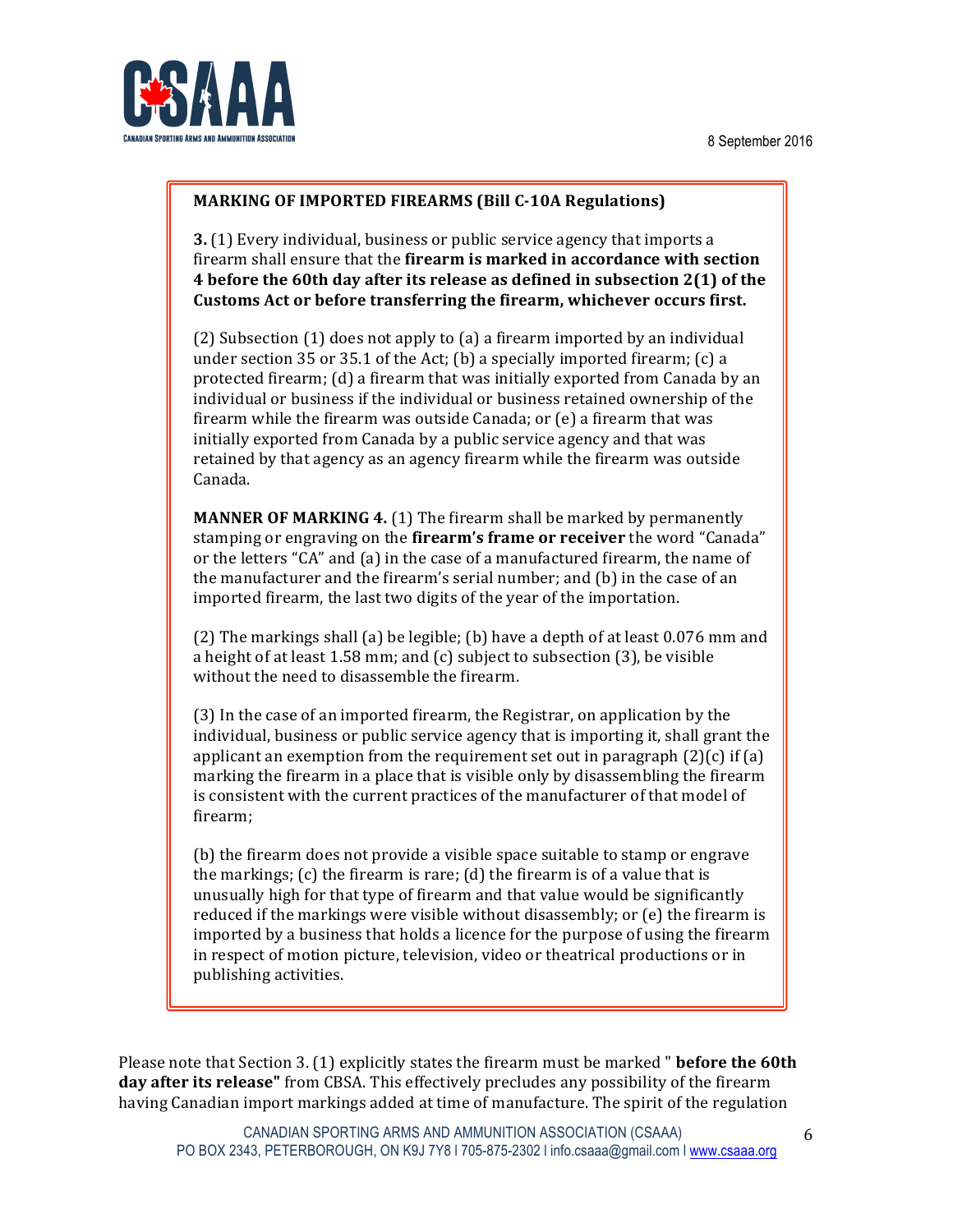

must also be considered too. The spirit being the addition of an import marking, it makes little sense to add the marking prior to its arrival in Canada. In this situation, the marking becomes an export marking from the country where the gun was manufactured, not an import marking to denote actual entry into Canada. Indeed, one can assume a myriad of possibilities where firearms made in other countries but stamped with Canadian markings could be diverted and Canada blamed for the diversion.

## The regulation states in 4. (1) (A) that; **in the case of a manufactured firearm, the name of the manufacturer.**

While it is commonly assumed that all new firearms have the name of the manufacturer on them we must be careful not to confuse "Manufacturer" with "Make." A case in point; Browning (a time-honoured name in Canada) firearms are all marked with the Browning name. But that is the "make" (brand name), not the manufacturer. Very few Browning firearms have the name of the actual manufacturer on them because the information is meaningless. If a trace needs to be conducted on the firearm, Browning has that information, not the (several) companies that actually build firearm for Browning.

The marking of firearms imported into the United States has been addressed for a long time in one form or another; imports represent a small portion of their domestic consumption, and several foreign manufacturers such as Beretta, SIG and Glock have built production facilities in the U.S. to obtain a stronger market base. In Canada, this situation does not exist and we have a very small production industry for domestic consumption and lower imports due to our restrictive legislation and smaller population base.

Canada represents between 2-3% of the world market for firearms. The vast majority of our firearms imports are new firearms. Even if the current regulations were changed to permit the useless exercise of marking during manufacturing, many manufacturers cannot mark especially for Canada, a very small percentage of their global market. Indeed, many of the world's largest manufacturers have already told us that we will have to put the U.N. Marking on ourselves. 

## The next issue is: How do we apply the Marking?

Canada does not have a large firearms manufacturing industry for domestic consumption, and Canadian importers do not have existing facilities that could be modified for this purpose, since they do no manufacturing. The time and cost to do this would be borne by the importers who would then have to pass these costs on to the Canadian consumer.

The only practical method of adding markings is by Computer Numerically Controlled (CNC) Laser Engraving. Firearms are made out of many different materials with different finishes (case hardened, camouflage film, plating etc.) and only the computerized laser has the versatility to engrave different grades of steel, aluminum, titanium, alloys, brass, casehardening, plated metals and polymer frames/receivers. High grade engraved receivers are another issue entirely.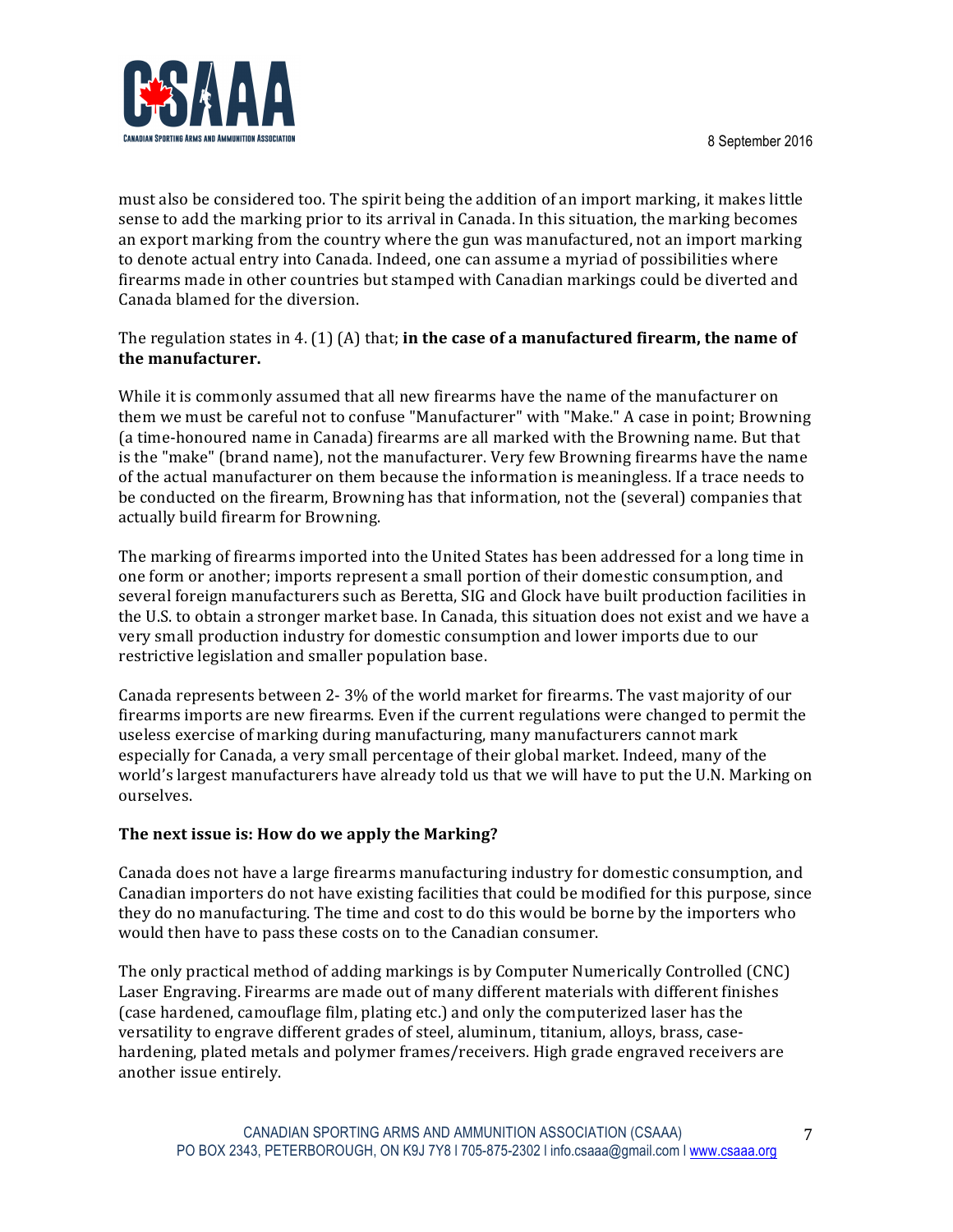

However, the specialized laser-engraving units are expensive, with costs approaching \$100,000 each. Also, the jigs, fixtures and retainers for each make and model of manufactured firearms will be different from each other, and cost approximately \$3,000 each. There are literally thousands of different models required and each model of firearm will require three fixtures per machine to maintain production.

This costly process is also very time-consuming if attempted in Canada. Each importer would have to prepare a proper "factory area", something they do not have in terms of sufficient space in existing facilities, or the profit margins to move to larger single purpose premises. In addition, specifically trained CNC employees (with restricted firearms licences) would be needed solely for the purpose of marking imports with "CA 15" in addition to employees (with licences) whose job would be the handling and inventorying of the firearms.

The actual marking process, if the necessary fixtures and laser equipment were available, entails that each firearm be removed from inventory, removed from its packaging, cleaned, disassembled if necessary, placed into a specific type fixture, engraved as required, refinished as needed and re-greased, repackaged and returned to inventory with the correct labeling to display its marked status..

All of this must also, of course, be scrupulously paper-worked. A time/cost analysis conducted with a major Canadian importer of firearms showed a best time of 20 minutes per firearm to do these tasks, or some 24 guns per eight-hour shift. Factor this into the hundreds of thousands of firearms imported into Canada every year and the problem is obvious. Major importers will need several skilled full time employees (specifically trained CNC operators) doing nothing but applying the cursed U.N. mark to the guns, with expensive CNC machines, using expensive fixtures for each model of gun, in expensive new premises.

To stay in business, this enormous cost can only be absorbed by being passed on to the consumer, and **the cost of a new firearm in Canada will skyrocket, perhaps more than \$200** per firearm in the first five years, per CSAAA estimates. This is the average cost applicable to any firearm regardless of retail price. It also makes the assumption that the importer can withstand the astronomical set up costs and is still in business.

This means a new firearm retailing at \$150 will rise to about \$350, while one retailing at \$1,000 will rise to about \$1,200. Based upon recent imports, this could result in a net cost to Canada's firearms industry/consumers of approximately \$60 million per year after the set up costs. 

As if that isn't enough, how will sellers of these firearms deal with the chronic corrosion problems (the laser burns through the firearm's finish, of course). Marking the guns this way will certainly invalidate the factory warranty, and repair costs will therefore fall upon the Canadian industry. There may even be serious metallurgical issues caused by the application of intense heat to certain materials. Certainly any collector's value will be destroyed and the resale value will be correspondingly reduced.